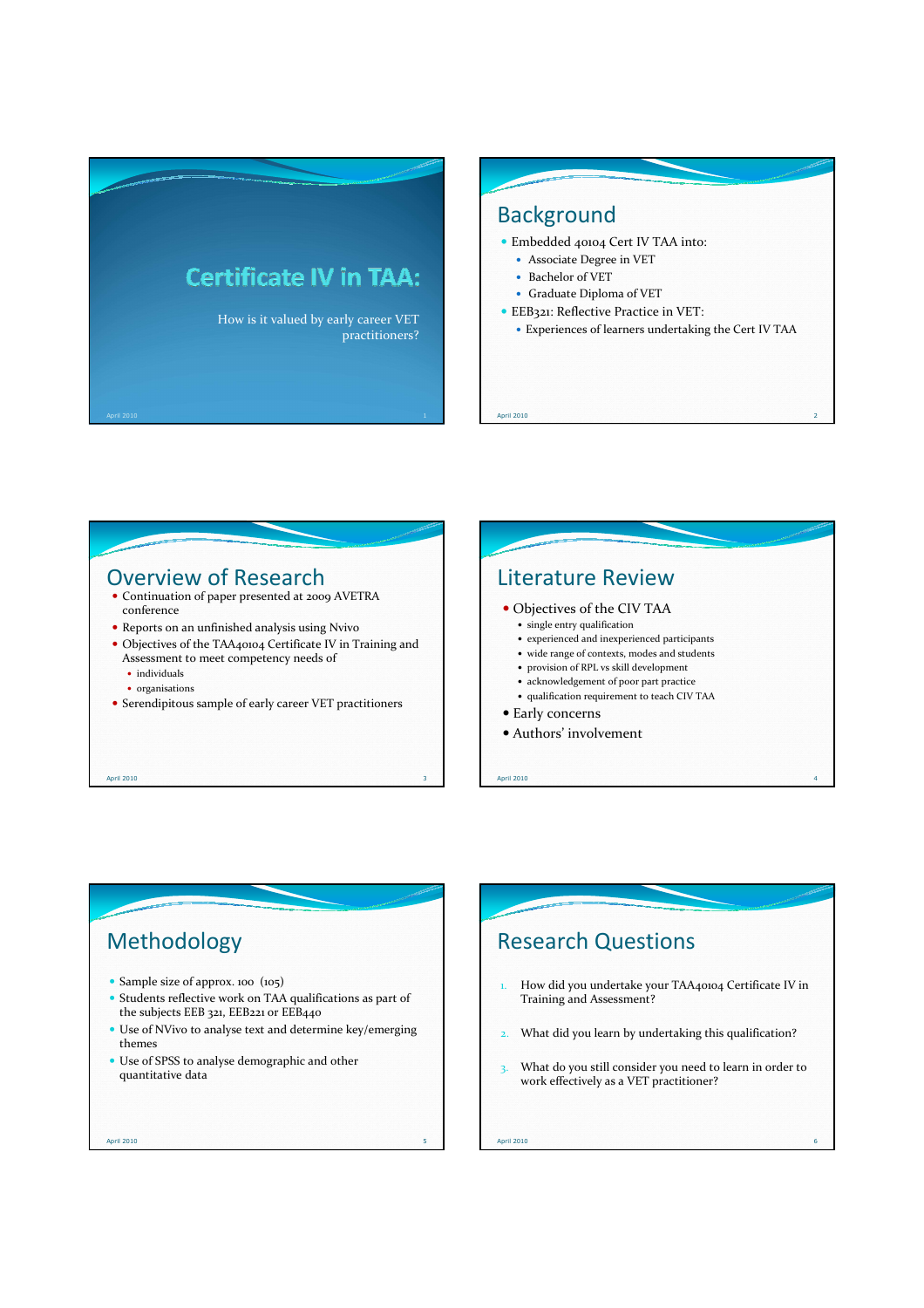## Indicative Findings: Participants

- 86.5 between 31 and 50 years old, median age range 41-50 and average age 43.4
- Approx. gender balance of 37 females and 36 men at time of analysis
- Most participants (80.2%) reported less than 10 years experience
- Most participants (72.6%) from NSW although all States and Territories represented except Tasmania
- 77.5% from TAFE and a further 13.6% from other RTOs

April 2010 7